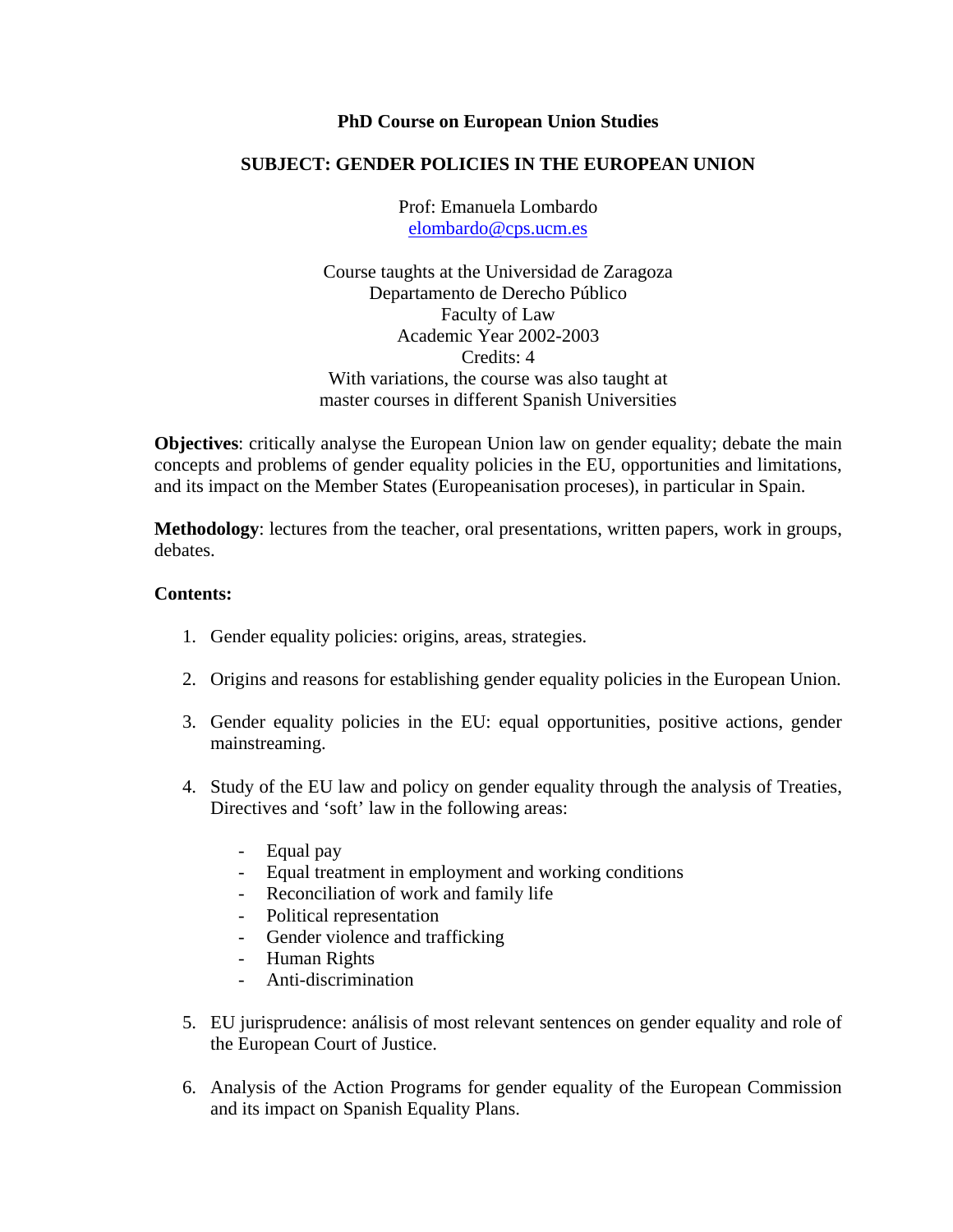- 7. Women's mobilisation in the EU: governmental equality agencies (European Commission, Gender Equality Unit and European Parliament, Committee on Women's Rights) and NGOs (European Women's Lobby, WAVE, EWLA, RCE, etc.).
- 8. The impact of EU gender equality policy on the Member States: case study of the Europeanisation of Spanish gender policy.
- 9. Gender equality in European proceses of constitutionalism: the Charter of Fundamental Rights and the Constitutional Treaty.
- 10. EU gender equality policies: progress, limits, dilemmas.

## **Bibliography**

(more bibliography is provided in weekly reading lists)

- Beveridge, Fiona, Sue Nott and Kylie Stephen, 'Addressing Gender in National and Community Law and Policy-making', in Jo Shaw (ed.), *Social Law and Policy in an Evolving European Union*, Oxford, Hart Publishing, 2000.
- Beveridge, Fiona, Sue Nott and Kylie Stephen eds., *Making Women Count: Integrating Gender into Law and Policy-making,* Aldershot, Ashgate, 2000.
- Beveridge, Fiona, Sue Nott and Kylie Stephen, 'Mainstreaming and the Engendering of Policy-making: a means to an end?', *Journal of European Public Policy, Special Issue: Women, Power and Public Policy in Europe*, guest ed. Sonia Mazey, vol. 7, n. 3, 2000, pp. 385-405.
- Carta de los Derechos Fundamentales de la Unión Europea<sup>,</sup> 2000/C 364/01. *[http://www.europarl.eu.int/charter/pdf/text\\_es.pdf](http://www.europarl.eu.int/charter/pdf/text_es.pdf)*
- Consejo de Europa, Grupo de especialistas en mainstreaming (EG-S-MS), *Mainstreaming de género. Marco conceptual, metodología y presentación de 'buenas prácticas''*, Madrid, Instituto de la Mujer, 1999.
- Craig, Paul and Gráinne De Búrca, 'Equal Treatment of Women and Men', in *EU Law. Text, Cases and Materials*, Oxford, Oxford University Press, 1998.
- Convención Europea, Proyecto de Tratado por el que se instituye una Constitución para Europa, 18 Junio 2003, CONV/850/03, *http://register.consilium.eu.int/pdf/es/03/cv00/cv00850es03.pdf*
- Duncan, Simon, 'Obstacles to a Successful Equal Opportunities Policy in the European Union', *The European Journal of Women's Studies*, vol. 3, 1996, pp. 399-422.
- EUSA Review Forum, 'Progressive Europe? Gender and Non-discrimination in the EU', vol 15, n 3, summer 2002, http://www.eustudies.org
- García Inda, Andrés y Emanuela Lombardo. 2002. *Género y Derechos Humanos*. Zaragoza: Mira Editores.
- Gardiner, Frances, 'La Unión Europea: ¿hada madrina para las mujeres?', in Uriarte, Edurne and Arantxa Elizondo (eds.), *Mujeres en política*, Barcelona, Ariel, 1997.
- Hoskyns, Catherine, *Integrating Gender. Women, Law and Politics in the European Union*, London-New York, Verso, 1996.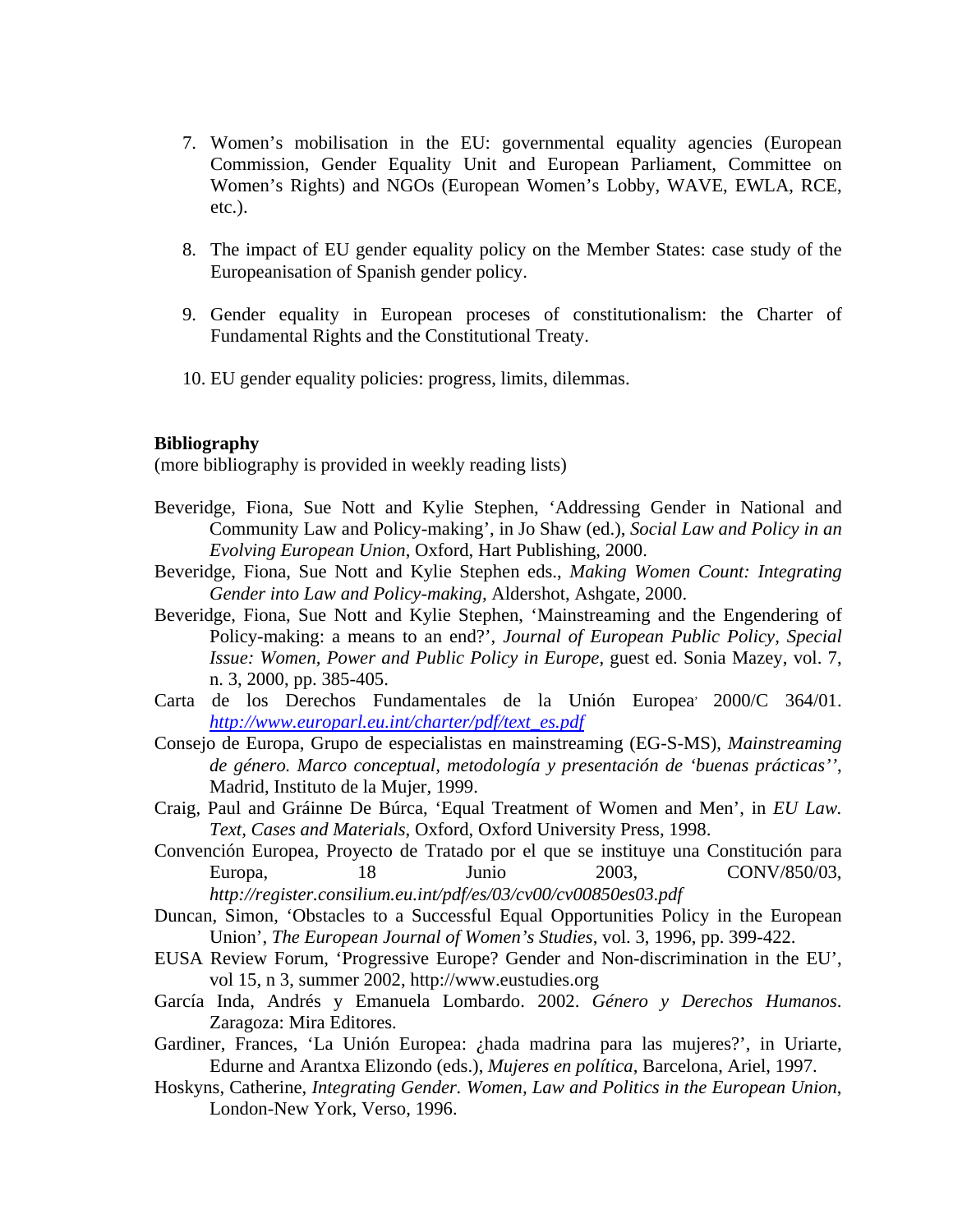Hoskyns, Catherine, ''Give Us Equal Pay and We'll Open Our Own Doors'. A Study of the Impact in the Federal Republic of Germany and the Republic of Ireland of the European Community's Policy on Women's Rights', in Mary Buckley and Malcolm Anderson (eds.), *Women, Equality and Europe*, London, Macmillan, 1988.

[http://europa.eu.int/comm/employment\\_social/equ\\_opp/index\\_en.htm](http://europa.eu.int/comm/employment_social/equ_opp/index_en.htm)

[http://www.womenlobby.org](http://www.womenlobby.org/)

- León, M., M. Mateo Diaz y S. Millns, "Engendering the Convention: Women and the Future of the European Union", *[www.fedtrust.co.uk/Media/Millns.pdf](http://www.fedtrust.co.uk/Media/Millns.pdf)*, 2003.
- Laatikainen, Katie Verlin, 'Caught between Access and Activism in the Multilevel European Union Labyrinth', in Amy G. Mazur, *State Feminism, Women's Movements, and Job Training. Making Democracies Work in the Global Economy*, New York and London, Routledge, 2001.

Lombardo E (2004) La europeización de la política española de igualdad de género. Valencia: Tirant Lo Blanch.

LOMBARDO, E.: 'El mainstreaming. La aplicación de la transversalidad en la Unión Europea', *Aequalitas. Revista Jurídica de Igualdad de Oportunidades entre Mujeres y Hombres*, 13, Juliodiciembre 2003.

LOMBARDO, E.: 'Integrating or Setting the Agenda? Gender Mainstreaming in the European Constitution-making Process', *Social Politics* 12(3) Fall 2005, pp. 412-432.

Mazey, Sonia, *Gender Mainstreaming in the EU: Principles and Practice*, London, Kogan Page, 2001.

- McCrudden, C. , "Gender Equality in the Constitutional Treaty: Drafting Suggestions", *<http://www.europa.eu.int/comm/education/ajm/equality/index.html>*, 2003.
- Ostner, Llona and Jane Lewis, 'Gender and the Evolution of European Social Policies', in Stephan Leibfried and Paul Pierson (eds.), *European Social Policy. Between Fragmentation and Integration*, Washington D.C., The Brookings Institution, 1995.
- Pérez del Río, Teresa, *Mujer e igualdad: estudio en materia social y laboral*, Sevilla, Instituto Andaluz de la Mujer, 1999.
- Pollack, Mark and Emilie Hafner-Burton, 'Mainstreaming Gender in the European Union', *Journal of European Public Policy, Special Issue: Women, Power and Public Policy in Europe*, guest ed. Sonia Mazey, vol. 7, n. 3, 2000, pp. 432-56.

Rossilli, Mariagrazia (ed.) 2001. *Políticas de género en la Unión Europea.* Madrid: Narcea.

- Sensat y Varella. 1998. «Las políticas dirigidas a las mujeres: la acción pública para la igualdad entre los sexos», en Ricard Gomá y Joan Subirats (eds.), *Políticas públicas en España: contenidos, redes de actores y niveles de gobierno*. Barcelona: Ariel.
- Shaw, Jo, 'Importing Gender: the Challenge of Feminism and the Analysis of the EU Legal Order', *Journal of European Public Policy, Special Issue: Women, Power and Public Policy in Europe*, guest ed. Sonia Mazey, vol. 7, n. 3, 2000, pp. 406-431.

SQUIRES, J.: 'Is Mainstreaming Transformative? Theorising Mainstreaming in the Context of Diversity and Deliberation'. *Social Politics* 12(3) Fall 2005, pp. 366-388.

Van der Vleuten, Anna (2006) The Price of Gender Equality, Aldershot: Ashgate.

VERLOO, M.: 'Mainstreaming gender equality in Europe. A critical frame analysis', *The Greek Review of Social Research*, 117 B', 2005a, pp. 11-32.

VERLOO, M.: 'Reflections on the concept and practice of the Council of Europe approach to gender mainstreaming', *Social Politics*, 12(3) Fall 2005b, pp. 344-365.

WALBY, S.: 'Gender mainstreaming: Productive tensions in theory and practice'. *Social Politics*, 12(3) Fall 2005, pp. 321-343.

WALBY, S.: *Theorizing Patriarchy*, Oxford, Blackwell, 1990.